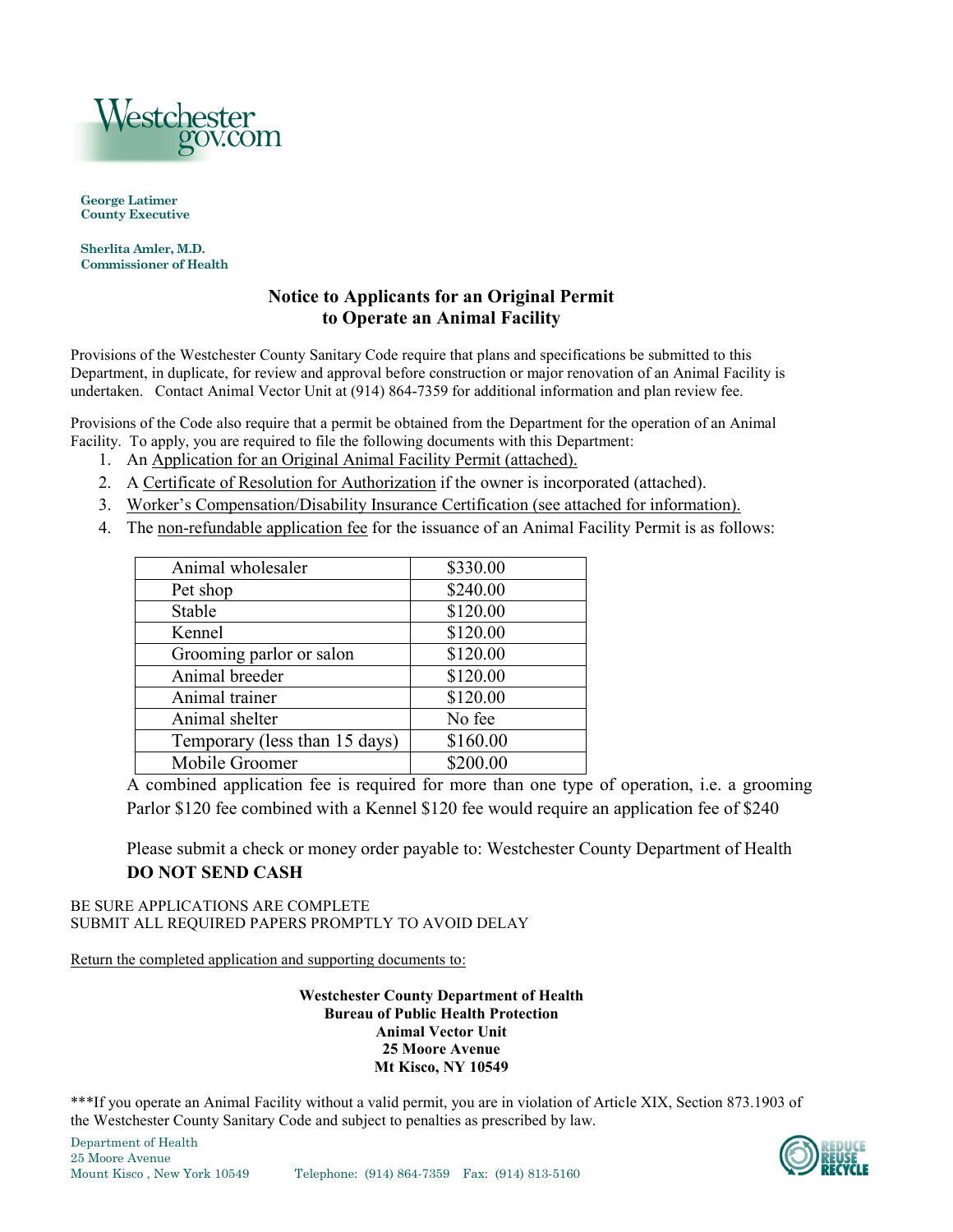#### **WORKERS' COMPENSATION REQUIREMENTS UNDER WORKERS' COMPENSATION LAW §57**

To comply with coverage provisions of the Workers' Compensation Law ("WCL"), businesses must:

- A. be legally exempt from obtaining workers' compensation insurance coverage; or
- B. obtain such coverage from insurance carriers; or
- C. be a Board-approved self-insured employer or participate in an authorized group self-insurance plan.

To assist State and municipal entities in enforcing WCL Section 57, businesses requesting permits or seeking to enter into contracts **MUST** provide **ONE** of the following forms to the government entity issuing the permit or entering into a contract:

- A. CE-200, Certificate of Attestation of Exemption from NYS Workers' Compensation and/or Disability Benefits Coverage; Form CE-200 can be filled out electronically on the Board's website, www.wcb.ny.gov under the heading "Forms." Applicants filing electronically are able to print a finished Form CE-200 immediately upon, completion of the electronic application. Applicants without access to a computer may obtain a paper application for the CE-200 by writing or visiting the Customer Service Center at any District Office of the Workers' Compensation Board. Applicants using the manual process may wait up to four weeks before receiving a CE-200. Once the applicant receives the CE-200, the applicant can then submit that CE-200 to the government agency from which he/she is getting the permit, license or contract. **OR**
- B. B) C-105.2 -- Certificate of Workers' Compensation Insurance (the business's insurance carrier will send this form to the government entity upon request) PLEASE NOTE: The State Insurance Fund provides its own version of this form, the U-26.3; OR
- C. C) SI-12 -- Certificate of Workers' Compensation Self-Insurance (the business calls the Board's Self- Insurance Office at 518-402-0247), OR GSI-105.2 -- Certificate of Participation in Worker's Compensation Group Self-Insurance (the business's Group Self-Insurance Administrator will send this form to the government entity upon request).

#### **DISABILITY BENEFITS REQUIREMENTS UNDER WORKERS' COMPENSATION LAW**

To comply with coverage provisions of the WCL regarding disability benefits, businesses may:

- A. be legally exempt from obtaining disability benefits insurance coverage; or
- B. obtain such coverage from insurance carriers; or
- C. be a Board-approved self-insured employer.

Accordingly, to assist State and municipal entities in enforcing WCL Section 220(8), businesses requesting permits or seeking to enter into contracts **MUST** provide **ONE** of the following forms to the entity issuing the permit or entering into a contract:

- A. CE-200, Certificate of Attestation of Exemption from NYS Workers' Compensation and/or Disability Benefits Coverage; Form CE-200 can be filled out electronically on the Board's website, www.wcb.ny.gov under the heading "Forms." Applicants filing electronically are able to print a finished Form CE-200 immediately upon, completion of the electronic application. Applicants without access to a computer may obtain a paper application for the CE-200 by writing or visiting the Customer Service Center at any District Office of the Workers' Compensation Board. Applicants using the manual process may wait up to four weeks before receiving a CE-200. Once the applicant receives the CE-200, the applicant can then submit that CE-200 to the government agency from which he/she is getting the permit, license or contract*.* **OR**
- B. DB-120.1 -- Certificate of Disability Benefits Insurance (the business's insurance carrier will send this form to the government entity upon request); **OR**
- C. DB-155 -- Certificate of Disability Benefits Self-Insurance (the business calls the Board's Self-Insurance Office at 518-402-0247).

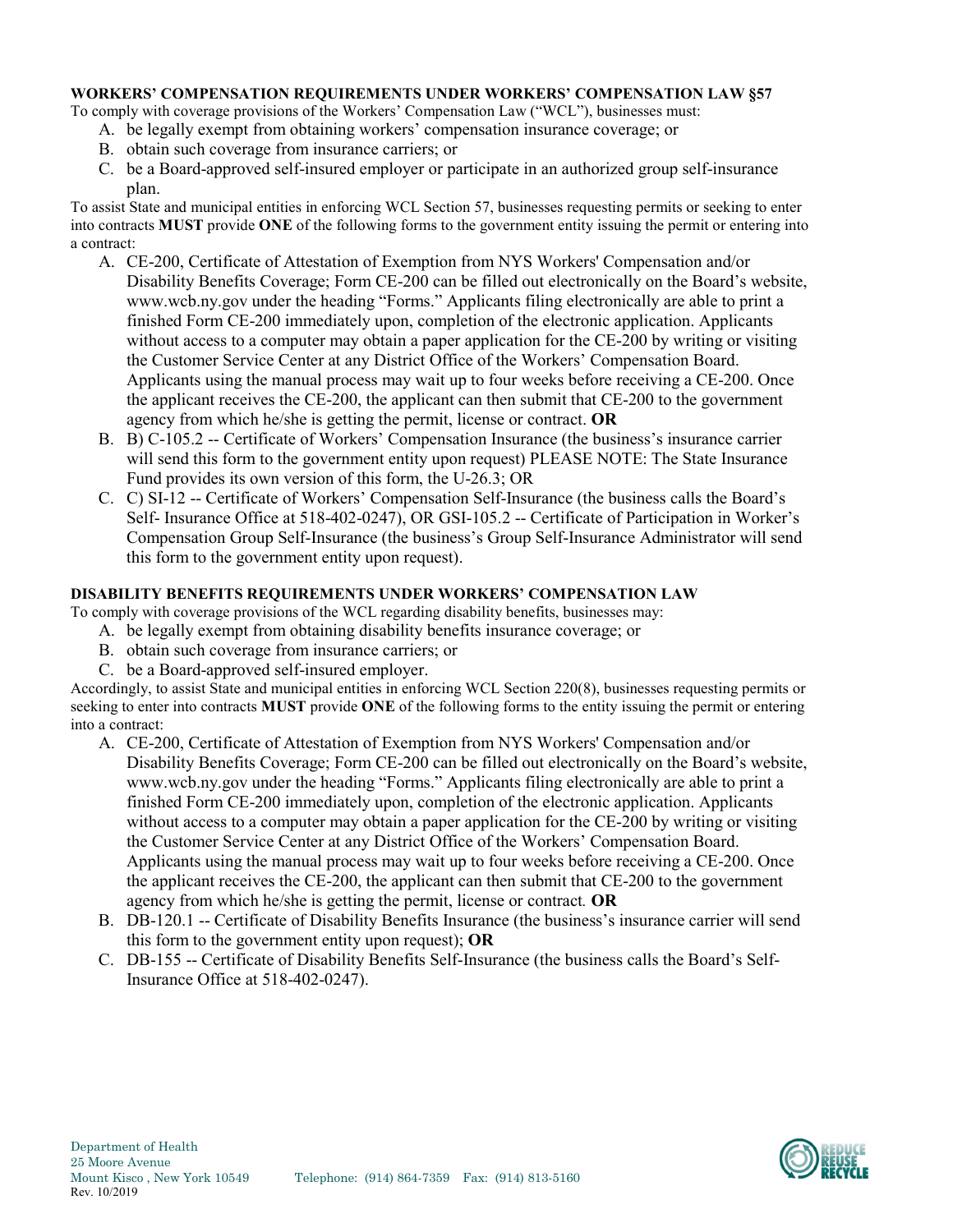# **Application for an Original Animal Facility Permit**

To the Commissioner of Health:

The undersigned hereby applies for a permit to operate or maintain a business involving the following (check one or more as appropriate):

|                       | <b>KENNEL</b>                                                                                                                                                                                                                                                                 | PET SHOP                       |
|-----------------------|-------------------------------------------------------------------------------------------------------------------------------------------------------------------------------------------------------------------------------------------------------------------------------|--------------------------------|
| <b>ANIMAL SHELTER</b> | ANIMAL WHOLESALER                                                                                                                                                                                                                                                             | <b>ANIMAL BREEDER</b>          |
| <b>ANIMAL TRAINER</b> | <b>STABLE</b>                                                                                                                                                                                                                                                                 | <b>TEMPORARY</b>               |
| <b>MOBILE GROOMER</b> |                                                                                                                                                                                                                                                                               |                                |
|                       |                                                                                                                                                                                                                                                                               |                                |
| 1.                    |                                                                                                                                                                                                                                                                               |                                |
|                       |                                                                                                                                                                                                                                                                               |                                |
|                       | Address (street # and name)                                                                                                                                                                                                                                                   |                                |
|                       |                                                                                                                                                                                                                                                                               | $\overline{(\text{zip code})}$ |
| (municipality)        | $(\text{state})$                                                                                                                                                                                                                                                              |                                |
| $(\text{phone }\#)$   |                                                                                                                                                                                                                                                                               |                                |
|                       |                                                                                                                                                                                                                                                                               |                                |
|                       |                                                                                                                                                                                                                                                                               |                                |
| 2.                    |                                                                                                                                                                                                                                                                               |                                |
|                       |                                                                                                                                                                                                                                                                               |                                |
|                       | Owner's Name (if a corporation, state corporation name)                                                                                                                                                                                                                       |                                |
|                       |                                                                                                                                                                                                                                                                               |                                |
|                       | Address <u>and the community of the community of the community of the community of the community of the community of the community of the community of the community of the community of the community of the community of the c</u><br>$(\text{street} \# \text{ and name})$ |                                |
|                       |                                                                                                                                                                                                                                                                               |                                |
| (municipality)        | (state)                                                                                                                                                                                                                                                                       | (zip code)                     |
|                       | $(\text{phone } \#)$                                                                                                                                                                                                                                                          |                                |
|                       |                                                                                                                                                                                                                                                                               |                                |
|                       |                                                                                                                                                                                                                                                                               |                                |
|                       |                                                                                                                                                                                                                                                                               |                                |
|                       | E-mail Address: ______________________________; Alternate E-mail Address: __________________________                                                                                                                                                                          |                                |
| <b>INDIVIDUAL</b>     | PARTNERSHIP                                                                                                                                                                                                                                                                   | CORPORATION*                   |

\*If owner is corporation or unincorporated association, please file "Certificate of Resolution of Board of Directors".

Corporation Officers or Partners:

UNINCORPORATED ASSOCIATION\*

| <b>NAME</b> | HOME ADDRESS & TELEPHONE NUMBER |
|-------------|---------------------------------|
|             |                                 |
|             |                                 |
|             |                                 |

MUNICIPALITY LIMITED LIABILITY

COMPANY

3. Worker's Compensation /Disability Insurance Information ( submit required forms per instructions)

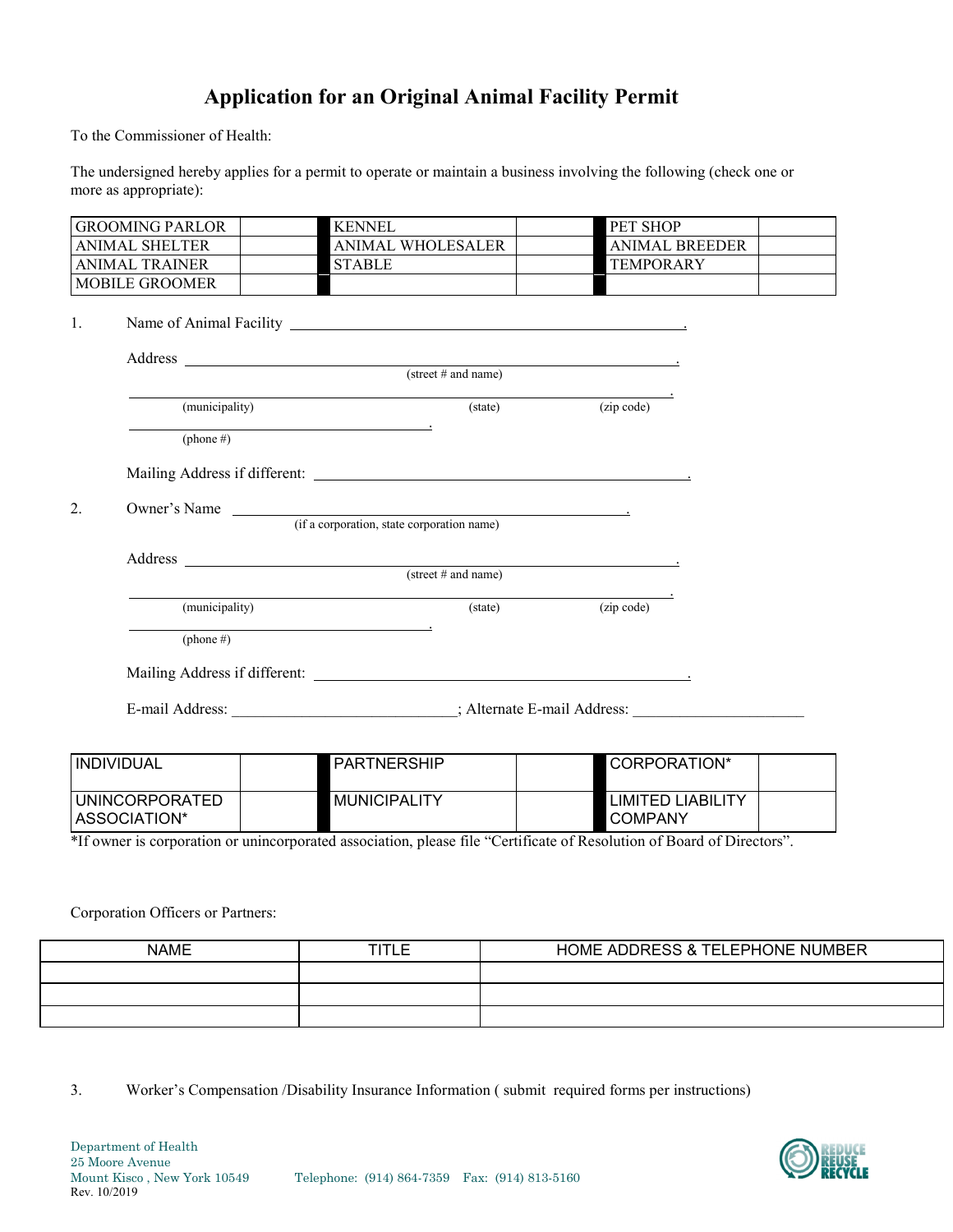- 4. a) Normal weekday starting time am or pm (circle one)
	- b) Normal weekday closing time am or pm (circle one)
	- c) Circle days of the week that the facility is closed: Monday, Tuesday, Wednesday, Thursday, Friday

 $\frac{1}{2}$  ,  $\frac{1}{2}$  ,  $\frac{1}{2}$  ,  $\frac{1}{2}$  ,  $\frac{1}{2}$  ,  $\frac{1}{2}$  ,  $\frac{1}{2}$  ,  $\frac{1}{2}$  ,  $\frac{1}{2}$  ,  $\frac{1}{2}$  ,  $\frac{1}{2}$  ,  $\frac{1}{2}$  ,  $\frac{1}{2}$  ,  $\frac{1}{2}$  ,  $\frac{1}{2}$  ,  $\frac{1}{2}$  ,  $\frac{1}{2}$  ,  $\frac{1}{2}$  ,  $\frac{1$ 

<u>. In the contract of the contract of the contract of the contract of the contract of the contract of the contract of the contract of the contract of the contract of the contract of the contract of the contract of the cont</u>

- d) If part time/temporary operation provide opening date \_\_\_\_\_\_\_\_\_\_\_\_\_\_\_\_\_\_\_\_\_\_\_.
- e) Number of employees, including owner if he/she works full time .
- f) Source of water supply (circle one): public, individual well, central well
- g) Sewage disposal (circle one): public, individual system
- h) Garbage and refuse (circle one): public, private carter (name  $\qquad \qquad$ )
- i) If a mobile facility, provide name and address of waste water disposal site:

j) Name and address of pest control operator (exterminator): .

- k) Number of animal's facility can accommodate:
- l) Types of animals and number of each:

| amphibians | birds l | cats               | dogs   |  |
|------------|---------|--------------------|--------|--|
| ferrets    | fish    | small<br>mammals l | horses |  |

List other types of animals and the number of each:

I agree to comply with the requirements of the Westchester County Sanitary Code, and the New York Sanitary Code.

 $\mathcal{L}_\mathcal{L} = \{ \mathcal{L}_\mathcal{L} = \{ \mathcal{L}_\mathcal{L} = \{ \mathcal{L}_\mathcal{L} = \{ \mathcal{L}_\mathcal{L} = \{ \mathcal{L}_\mathcal{L} = \{ \mathcal{L}_\mathcal{L} = \{ \mathcal{L}_\mathcal{L} = \{ \mathcal{L}_\mathcal{L} = \{ \mathcal{L}_\mathcal{L} = \{ \mathcal{L}_\mathcal{L} = \{ \mathcal{L}_\mathcal{L} = \{ \mathcal{L}_\mathcal{L} = \{ \mathcal{L}_\mathcal{L} = \{ \mathcal{L}_\mathcal{$ 

I agree to permit the taking by a duly authorized representative of the Westchester County Department of Health of samples of any substance, carcasses or animals on premise or in possession for the determination of disease studies.

| <b>Permit Conditions:</b>                                                         |  |
|-----------------------------------------------------------------------------------|--|
| Inspector's Name (print and signature)                                            |  |
| <b>OFFICE USE ONLY:</b>                                                           |  |
| ,我们也不能会在这里,我们也不能会在这里,我们也不能会在这里,我们也不能会在这里,我们也不能会在这里,我们也不能会在这里,我们也不能会不能会不能会。""我们,我们 |  |
|                                                                                   |  |
| Name (print or type).                                                             |  |
| Authorized Signature                                                              |  |